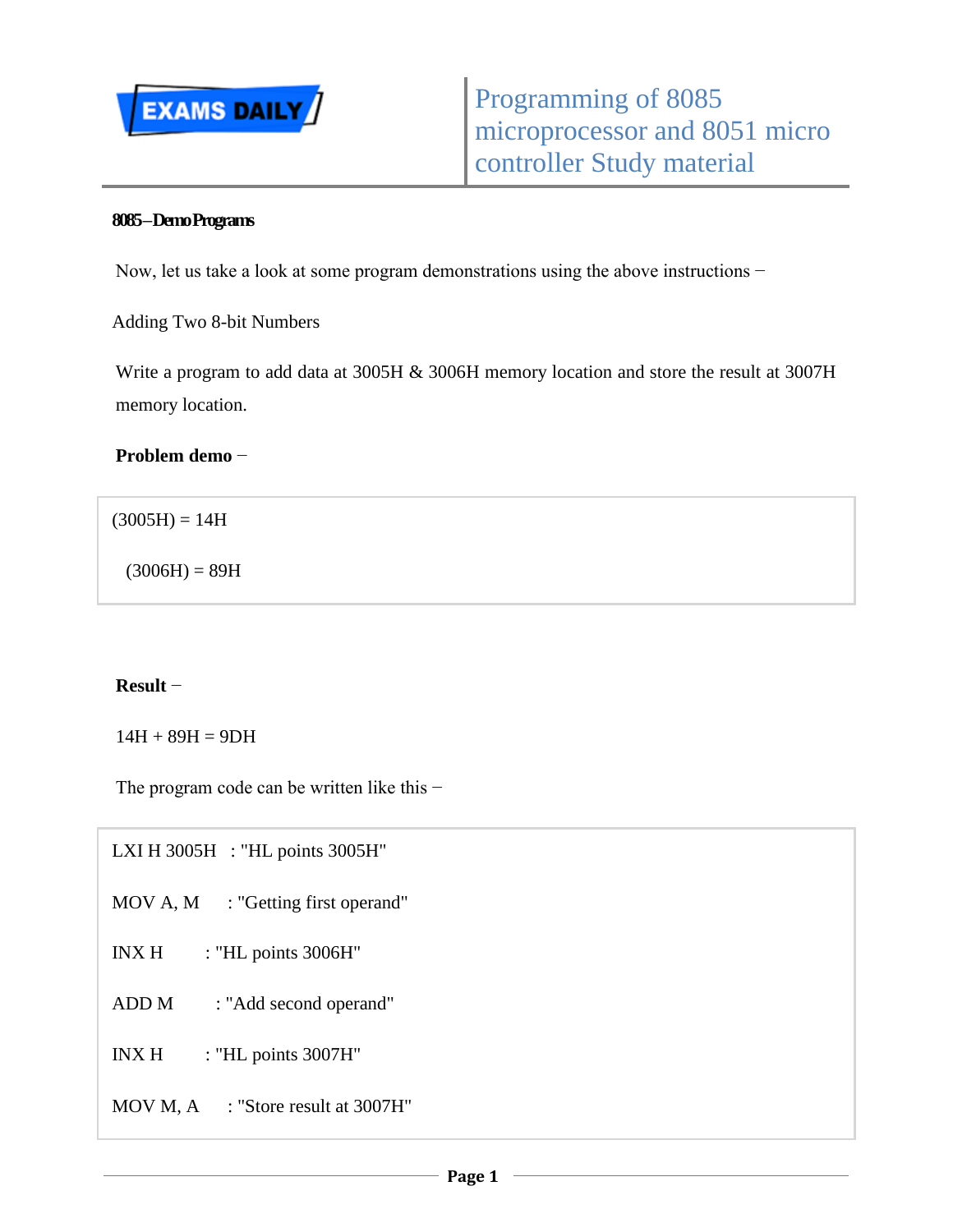

HLT : "Exit program"

### **Exchanging the Memory Locations**

Write a program to exchange the data at 5000M& 6000M memory location.

| LDA 5000M : "Getting the contents at 5000M location into accumulator" |
|-----------------------------------------------------------------------|
| MOV B, A $\therefore$ "Save the contents into B register"             |
| LDA 6000M : "Getting the contents at 6000M location into accumulator" |

- STA 5000M : "Store the contents of accumulator at address 5000M"
- MOV A, B : "Get the saved contents back into A register"
- STA 6000M : "Store the contents of accumulator at address 6000M"

### **Arrange Numbers in an Ascending Order**

Write a program to arrange first 10 numbers from memory address 3000H in an ascending order.

- MVI B, 09 : "Initialize counter"
- START :"LXI H, 3000H: Initialize memory pointer"

MVI C, 09H : "Initialize counter 2"

BACK: MOV A, M :"Get the number"

INX H :"Increment memory pointer"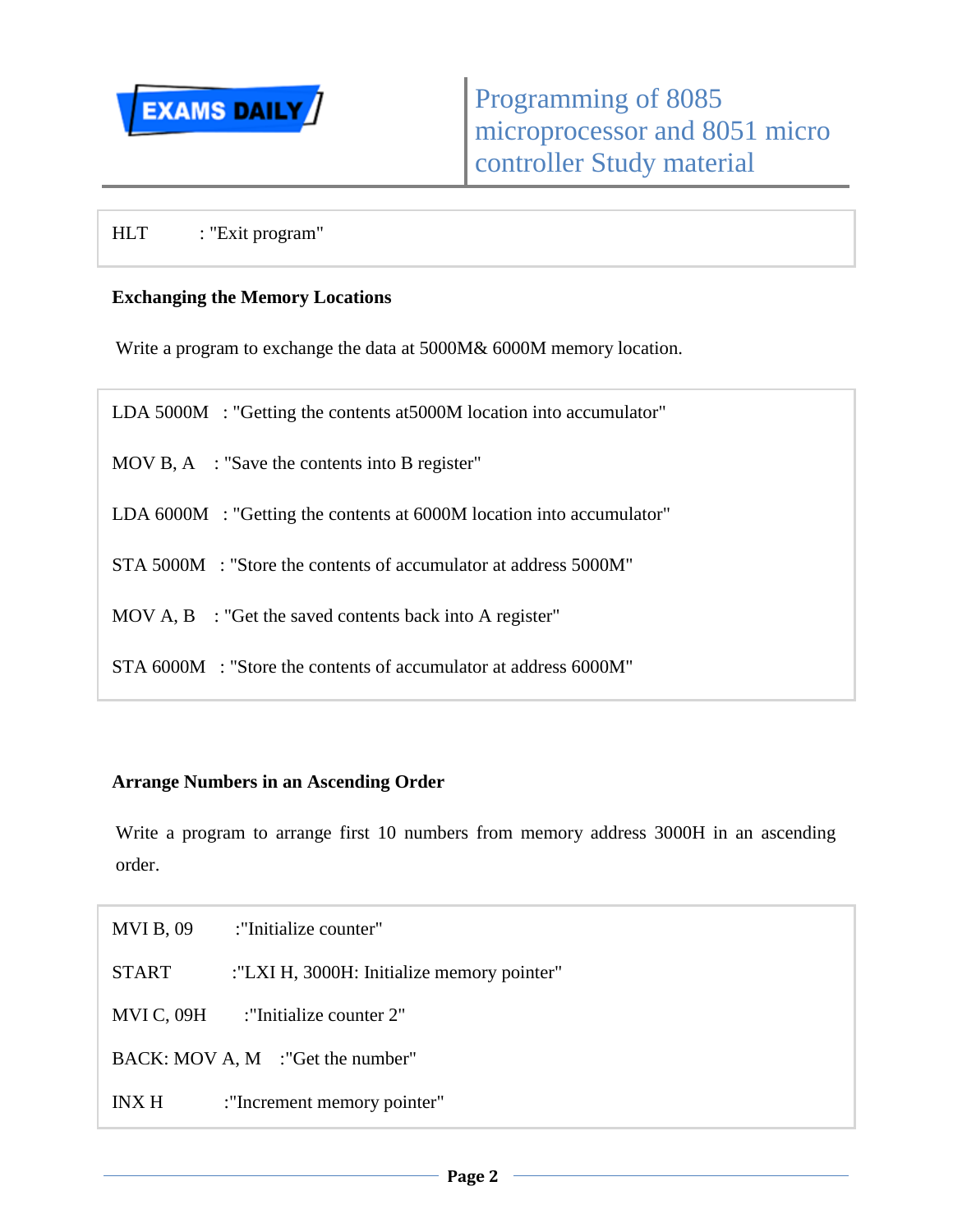

| CMP M             | :"Compare number with next number" |
|-------------------|------------------------------------|
| <b>JC SKIP</b>    | :"If less, don't interchange"      |
| <b>JZ SKIP</b>    | :"If equal, don't interchange"     |
| MOV D, M          |                                    |
| MOV M, A          |                                    |
| DCX H             |                                    |
| MOV M, D          |                                    |
| INX H             | :"Interchange two numbers"         |
| <b>SKIP:DCR C</b> | "Decrement counter 2"              |
| JNZ BACK          | :"If not zero, repeat"             |
| DCR <sub>B</sub>  | :"Decrement counter 1"             |
| <b>JNZ START</b>  |                                    |
| HLT               | : "Terminate program execution"    |

# **8051 Addressing Modes**

An Addressing Mode is a way to locate a target Data, which is also called as Operand. The 8051 Family of Microcontrollers allows five types of Addressing Modes for addressing the Operands. They are:

- Immediate Addressing
- Register Addressing
- Direct Addressing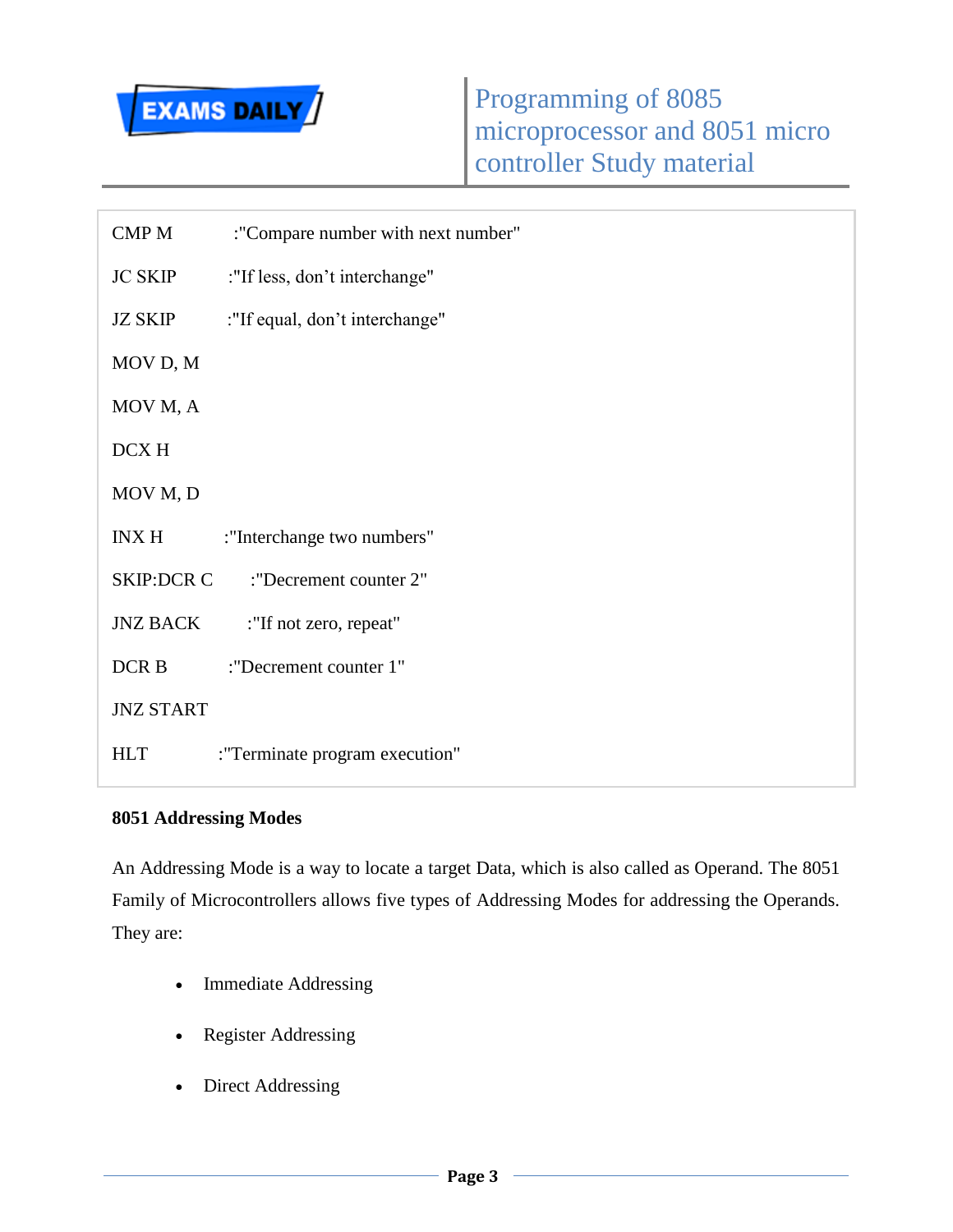

- Register Indirect Addressing
- Indexed Addressing

### *Immediate Addressing*

In Immediate Addressing mode, the operand, which follows the Opcode, is a constant data of either 8 or 16 bits. The name Immediate Addressing came from the fact that the constant data to be stored in the memory immediately follows the Opcode.

The constant value to be stored is specified in the instruction itself rather than taking from a register. The destination register to which the constant data must be copied should be the same size as the operand mentioned in the instruction.

Example: MOV A, #030H

Here, the Accumulator is loaded with 30 (hexadecimal). The # in the operand indicates that it is a data and not the address of a Register.

Immediate Addressing is very fast as the data to be loaded is given in the instruction itself.

#### *Register Addressing*

In the 8051 Microcontroller Memory Organization Tutorial, we have seen the organization of RAM and four banks of Working Registers with eight Registers in each bank.

In Register Addressing mode, one of the eight registers  $(R0 - R7)$  is specified as Operand in the Instruction.

It is important to select the appropriate Bank with the help of PSW Register. Let us see a example of Register Addressing assuming that Bank0 is selected.

Example: **MOV A, R5**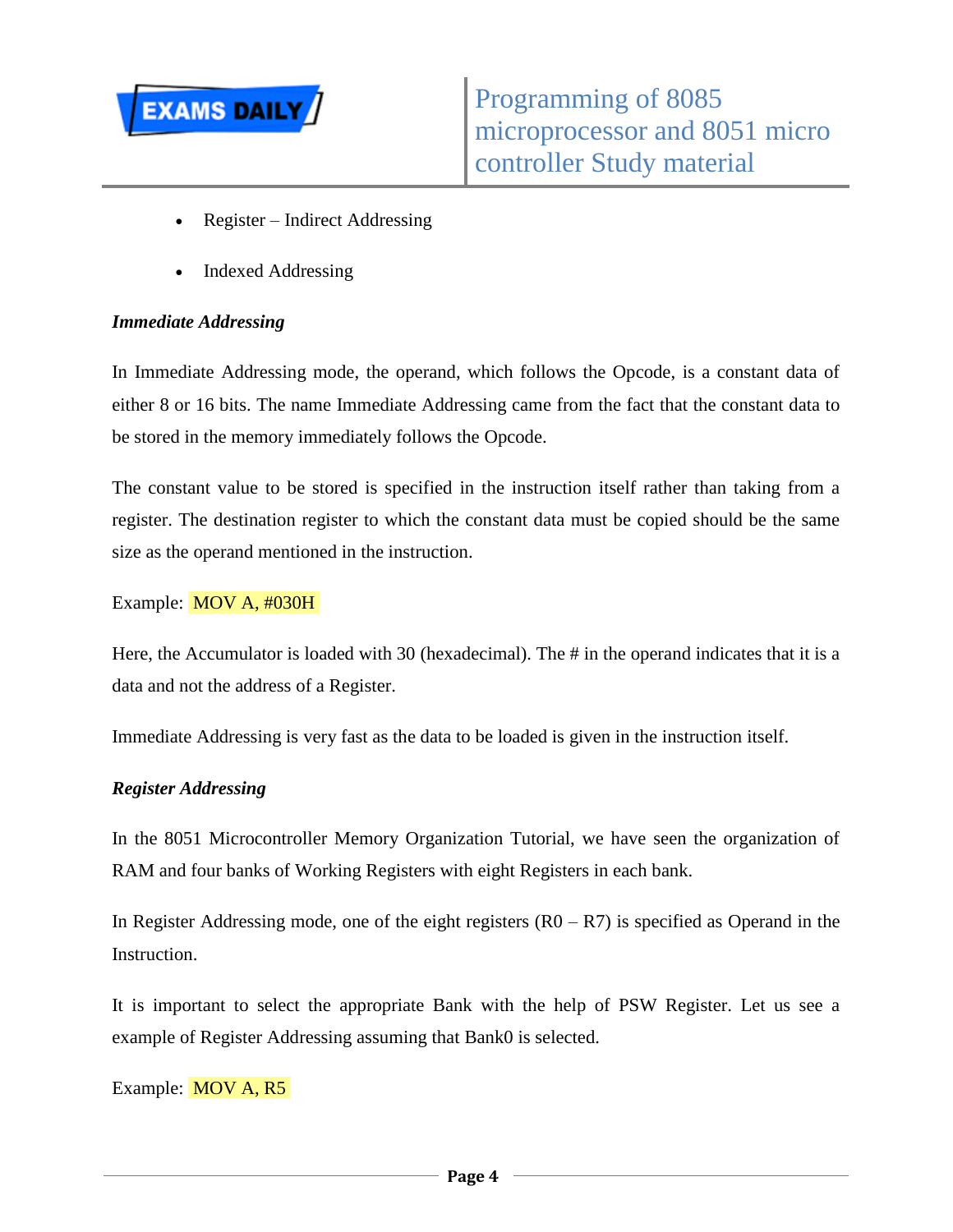

Here, the 8-bit content of the Register R5 of Bank0 is moved to the Accumulator.

# *Direct Addressing*

In Direct Addressing Mode, the address of the data is specified as the Operand in the instruction. Using Direct Addressing Mode, we can access any register or on-chip variable. This includes general purpose RAM, SFRs, I/O Ports, Control registers.

Example: MOV A, 47H

Here, the data in the RAM location 47H is moved to the Accumulator.

## *Register Indirect Addressing*

In the Indirect Addressing Mode or Register Indirect Addressing Mode, the address of the Operand is specified as the content of a Register. This will be clearer with an example.

#### Example: **MOV A, @R1**

The @ symbol indicates that the addressing mode is indirect. If the contents of R1 is 56H, for example, then the operand is in the internal RAM location 56H. If the contents of the RAM location 56H is 24H, then 24H is moved into accumulator.

Only R0 and R1 are allowed in Indirect Addressing Mode. These register in the indirect addressing mode are called as Pointer registers.

#### *Indexed Addressing Mode*

With Indexed Addressing Mode, the effective address of the Operand is the sum of a base register and an offset register. The Base Register can be either Data Pointer (DPTR) or Program Counter (PC) while the Offset register is the Accumulator (A).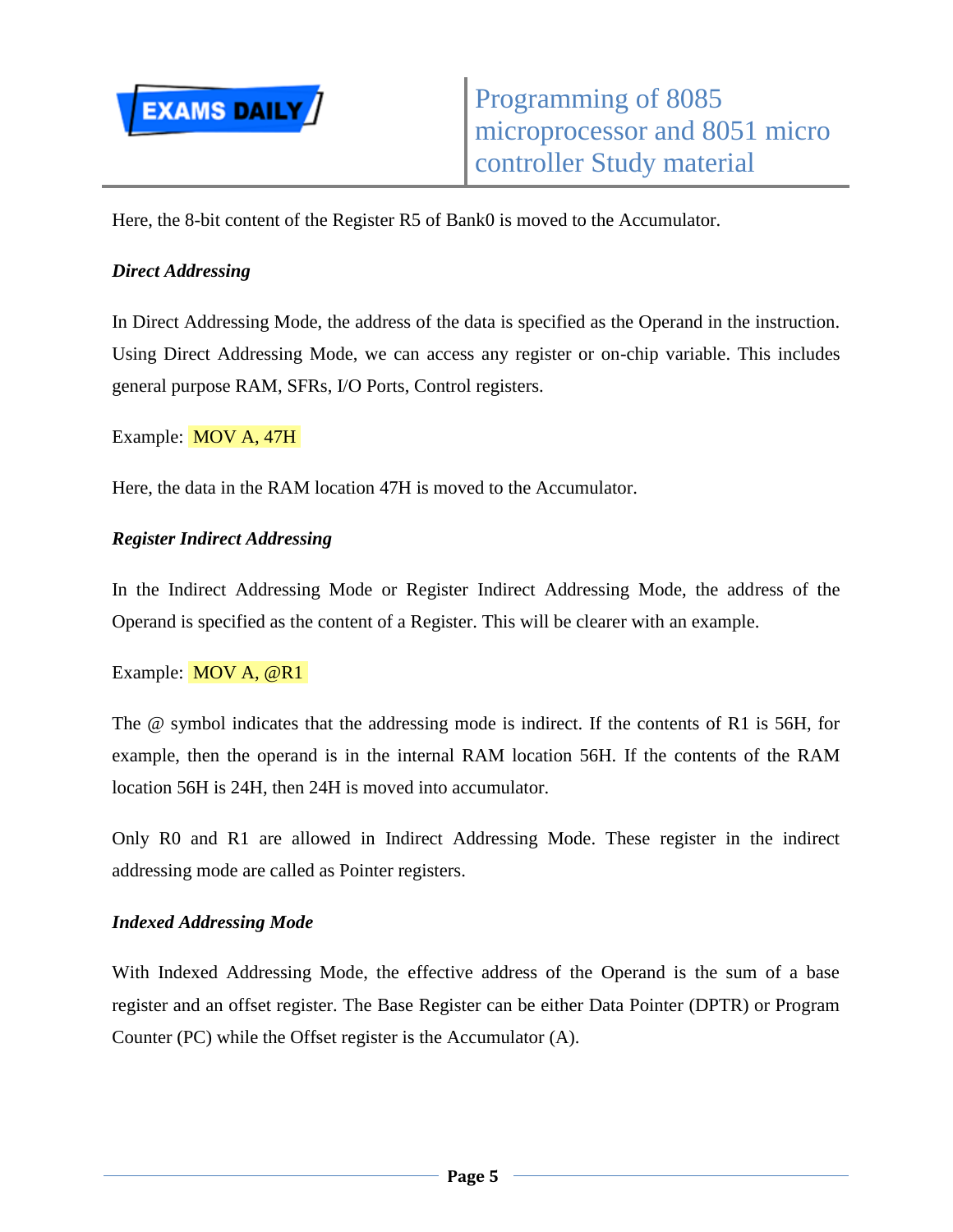

In Indexed Addressing Mode, only MOVC and JMP instructions can be used. Indexed Addressing Mode is useful when retrieving data from look-up tables.

Example: MOVC A, @A+DPTR

Here, the address for the operand is the sum of contents of DPTR and Accumulator.

**NOTE:** Some authors and textbooks add few other Addressing Modes like Absolute Addressing Mode, Relative Addressing Mode and Long Addressing Mode.

## **Types of Instructions in 8051 Microcontroller Instruction Set**

Before seeing the types of instructions, let us see the structure of the 8051 Microcontroller Instruction. An 8051 Instruction consists of an Opcode (short of Operation – Code) followed by Operand(s) of size Zero Byte, One Byte or Two Bytes.

The Op-Code part of the instruction contains the Mnemonic, which specifies the type of operation to be performed. All Mnemonics or the Opcode part of the instruction are of One Byte size.

Coming to the Operand part of the instruction, it defines the data being processed by the instructions. The operand can be any of the following:

- No Operand
- Data value
- I/O Port
- Memory Location
- CPU register

There can multiple operands and the format of instruction is as follows: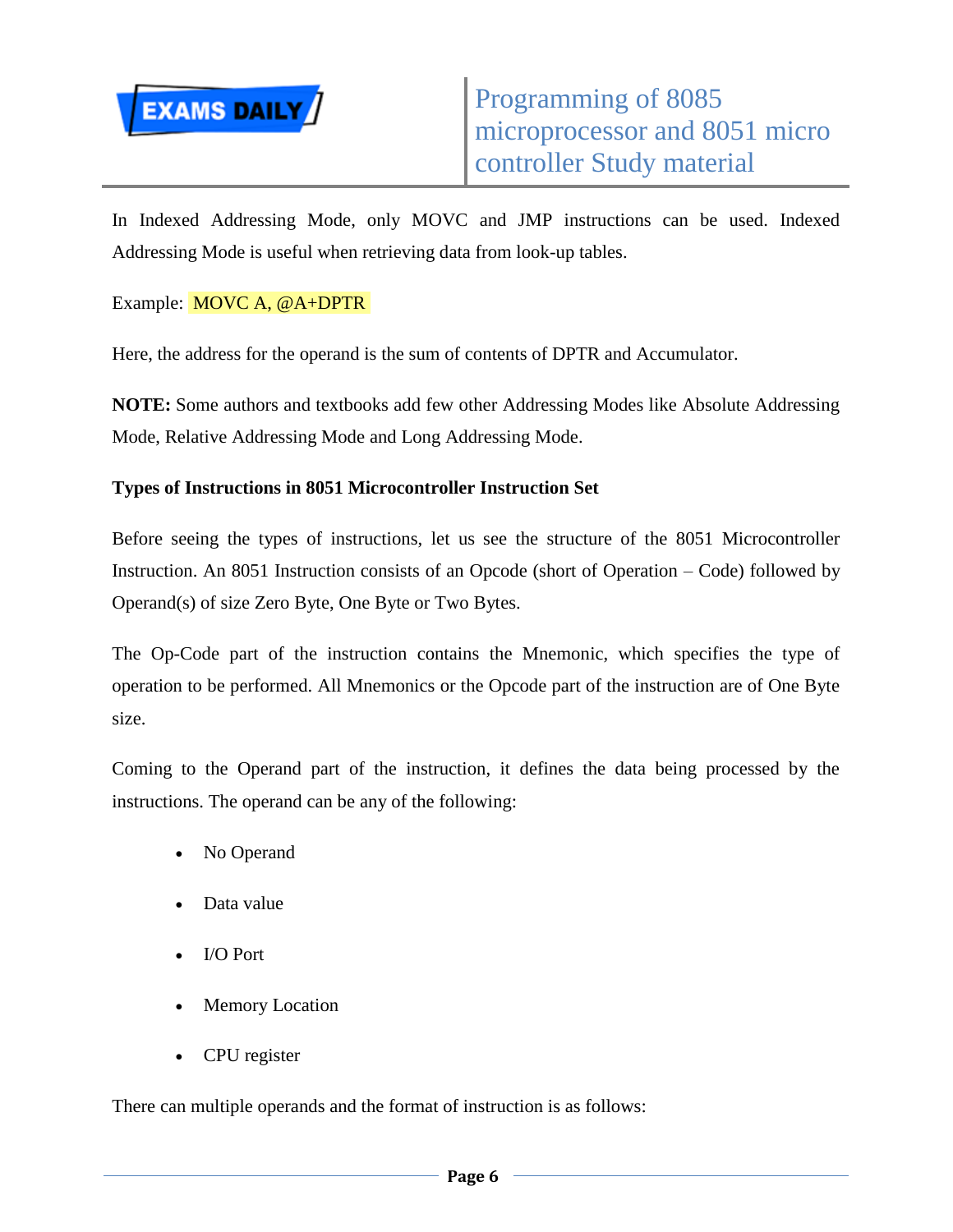

## **MNEMONIC DESTINATION OPERAND, SOURCE OPERAND**

A simple instruction consists of just the opcode. Other instructions may include one or more operands. Instruction can be one-byte instruction, which contains only opcode, or two-byte instructions, where the second byte is the operand or three byte instructions, where the operand makes up the second and third byte.

Based on the operation they perform, all the instructions in the 8051 Microcontroller Instruction Set are divided into five groups. They are:

- Data Transfer Instructions
- Arithmetic Instructions
- Logical Instructions
- Boolean or Bit Manipulation Instructions
- Program Branching Instructions

We will now see about these instructions briefly.

#### **Data Transfer Instructions**

The Data Transfer Instructions are associated with transfer with data between registers or external program memory or external data memory. The Mnemonics associated with Data Transfer are given below.

- *MOV*
- *MOVC*
- *MOVX*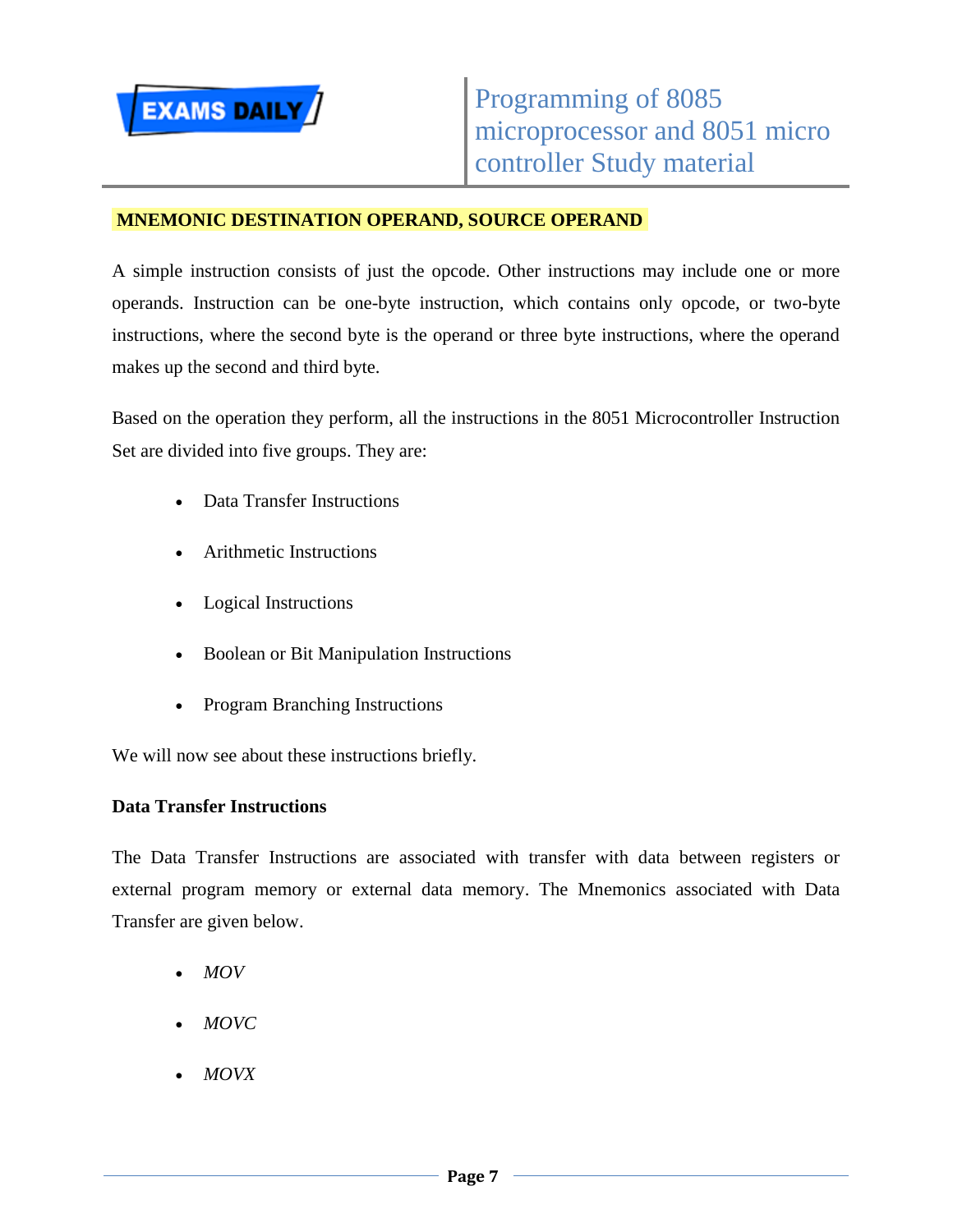

- *PUSH*
- *POP*
- *XCH*
- *XCHD*

The following table lists out all the possible data transfer instruction along with other details like addressing mode, size occupied and number machine cycles it takes.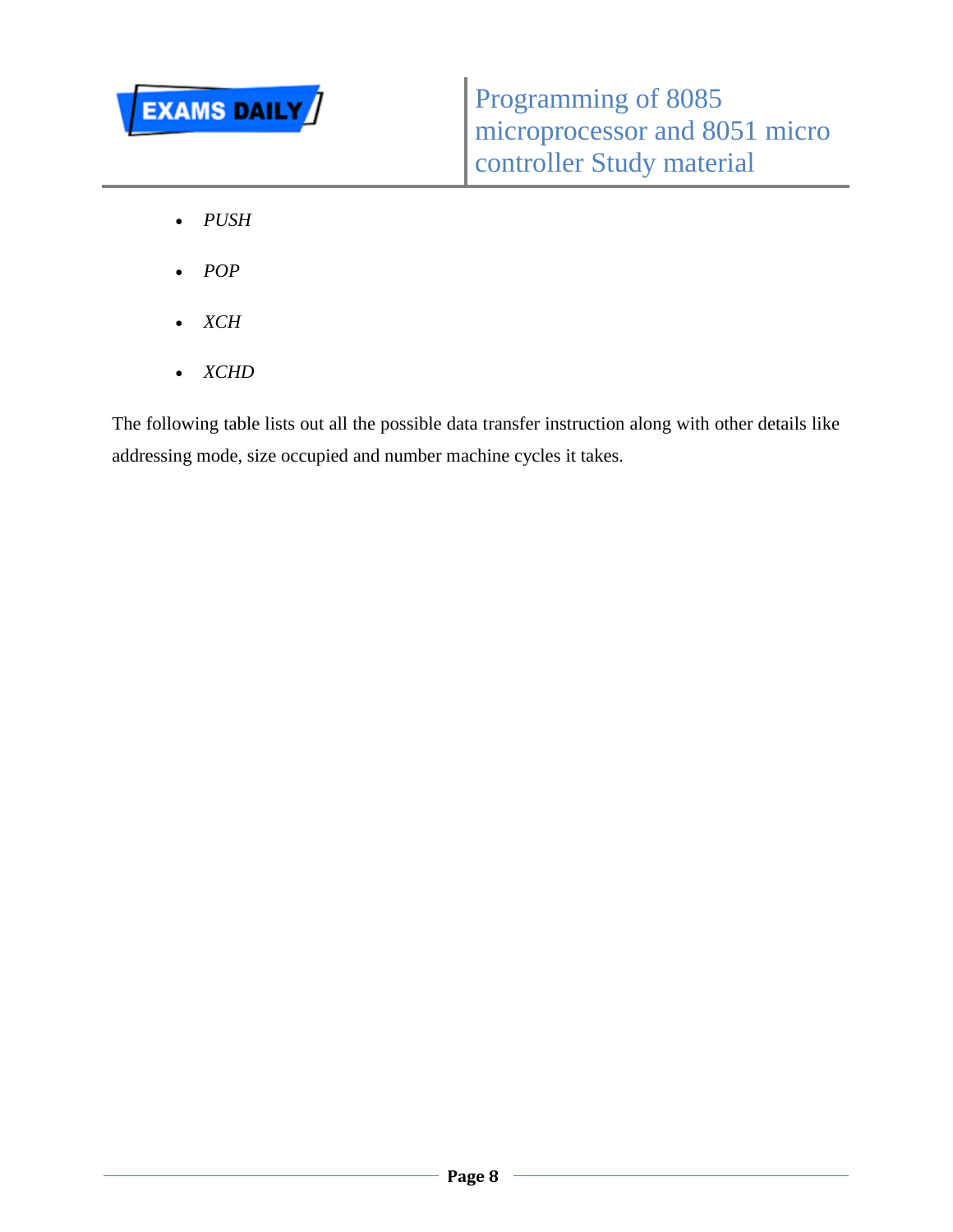

| Mnemonic    | Instruction      | Description                                  | <b>Addressing Mode</b> | # of Bytes              | # of Cycles             |
|-------------|------------------|----------------------------------------------|------------------------|-------------------------|-------------------------|
| MOV         | A, #Data         | A ← Data                                     | Immediate              | 2                       | 1                       |
|             | A, Rn            | $A \leftarrow Rn$                            | Register               | $\,$ 1                  | $\mathbf{1}$            |
|             | A, Direct        | $A \leftarrow (Direct)$                      | Direct                 | $\overline{2}$          | $\mathbbm{1}$           |
|             | A, @Ri           | A ← @Ri                                      | Indirect               | $\mathbf{I}$            | $\mathbf{1}$            |
|             | Rn, #Data        | Rn ← data                                    | Immediate              | $\sqrt{2}$              | $\,1$                   |
|             | Rn, A            | $Rn \leftarrow A$                            | Register               | $\,$ 1 $\,$             | $\,$ $\,$               |
|             | Rn, Direct       | $Rn \leftarrow (Direct)$                     | Direct                 | $\overline{a}$          | $\overline{c}$          |
|             | Direct, A        | (Direct) $\leftarrow$ A                      | Direct                 | $\overline{2}$          | $\,1$                   |
|             | Direct, Rn       | (Direct) $\leftarrow$ Rn                     | Direct                 | $\sqrt{2}$              | $\overline{\mathbf{c}}$ |
|             | Direct1, Direct2 | (Direct1) ← (Direct2)                        | Direct                 | 3                       | $\overline{2}$          |
|             | Direct, @Ri      | (Direct) ← @Ri                               | Indirect               | $\overline{2}$          | $\overline{\mathbf{c}}$ |
|             | Direct, #Data    | (Direct) ← #Data                             | Direct                 | 3                       | $\overline{\mathbf{c}}$ |
|             | @Ri, A           | @Ri ← A                                      | Indirect               | $\mathbf{1}$            | $\,1$                   |
|             | @Ri, Direct      | $@Ri \leftarrow$ Direct                      | Indirect               | $\overline{2}$          | $\overline{2}$          |
|             | @Ri, #Data       | @Ri ← #Data                                  | Indirect               | $\overline{2}$          | $\mathbf{1}$            |
|             | DPTR, #Data16    | DPTR $\leftarrow$ #Data16                    | Immediate              | $\overline{\mathbf{3}}$ | $\overline{2}$          |
| MOVC        | A, @A+DPTR       | $A \leftarrow$ Code Pointed by A+DPTR        | Indexed                | $\mathbf{1}$            | $\overline{\mathbf{c}}$ |
|             | $A, @A+PC$       | $A \leftarrow$ Code Pointed by $A + PC$      | Indexed                | $\overline{1}$          | $\overline{2}$          |
|             | A, @Ri           | A ← Code Pointed by Ri (8-bit Address)       | Indirect               | $\,$ 1                  | $\overline{\mathbf{c}}$ |
| <b>MOVX</b> | A, @DPTR         | $A \leftarrow$ External Data Pointed by DPTR | Indirect               | $\mathbf{1}$            | $\sqrt{2}$              |
|             | @Ri, A           | @Ri ← A (External Data 8-bit Addr)           | Indirect               | $\,$ I                  | $\overline{2}$          |
|             | @DPTR, A         | @DPTR ← A (External Data 16-bit Addr)        | Indirect               | $\mathbf{1}$            | $\overline{2}$          |
|             |                  |                                              | FI F                   | <b>TRONIC</b>           | B                       |
| PUSH        | Direct           | Stack Pointer SP $\leftarrow$ (Direct)       | Direct                 | $\overline{2}$          | $\overline{2}$          |
| POP         | Direct           | (Direct) $\leftarrow$ Stack Pointer SP       | Direct                 | $\,2$                   | $\overline{\mathbf{c}}$ |
| XCH         | Rn               | Exchange ACC with Rn                         | Register               | $\mathbf{1}$            | $\,1$                   |
|             | Direct           | Exchange ACC with Direct Byte                | Direct                 | $\sqrt{2}$              | $\,1$                   |
|             | @Ri              | Exchange ACC with Indirect RAM               | Indirect               | $\mathbf{1}$            | $\mathbf{1}$            |
| <b>XCHD</b> | A, @Ri           | Exchange ACC with Lower Order Indirect RAM   | Indirect               | $\,1$                   | $\,$ 1                  |

# **Arithmetic Instructions**

Using Arithmetic Instructions, you can perform addition, subtraction, multiplication and division. The arithmetic instructions also include increment by one, decrement by one and a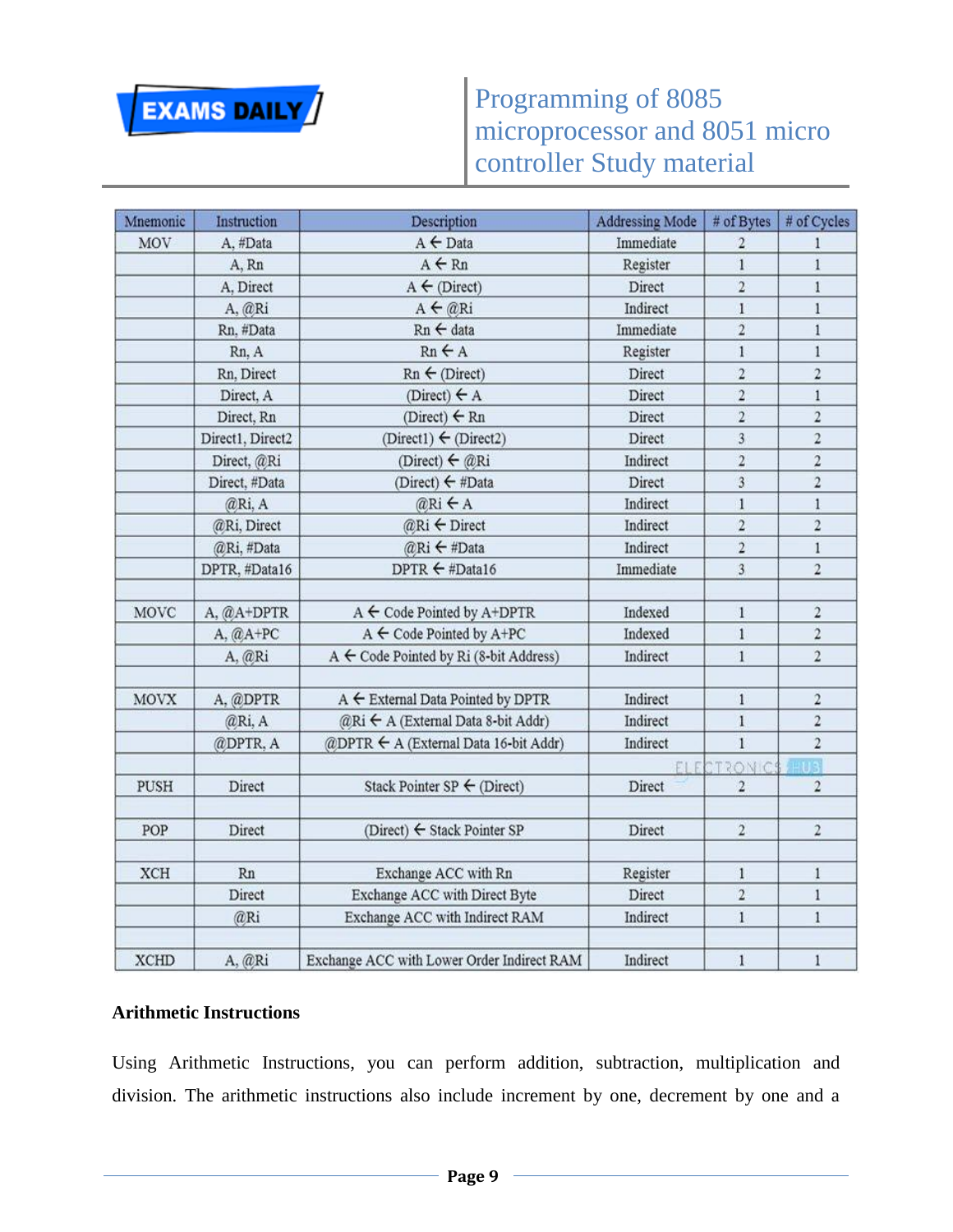

special instruction called Decimal Adjust Accumulator.The Mnemonics associated with the Arithmetic Instructions of the 8051 Microcontroller Instruction Set are:

- *ADD*
- *ADDC*
- *SUBB*
- *INC*
- *DEC*
- *MUL*
- *DIV*
- *DA A*

The arithmetic instructions has no knowledge about the data format i.e. signed, unsigned, ASCII, BCD, etc. Also, the operations performed by the arithmetic instructions affect flags like carry, overflow, zero, etc. in the PSW Register. All the possible Mnemonics associated with Arithmetic Instructions are mentioned in the following table.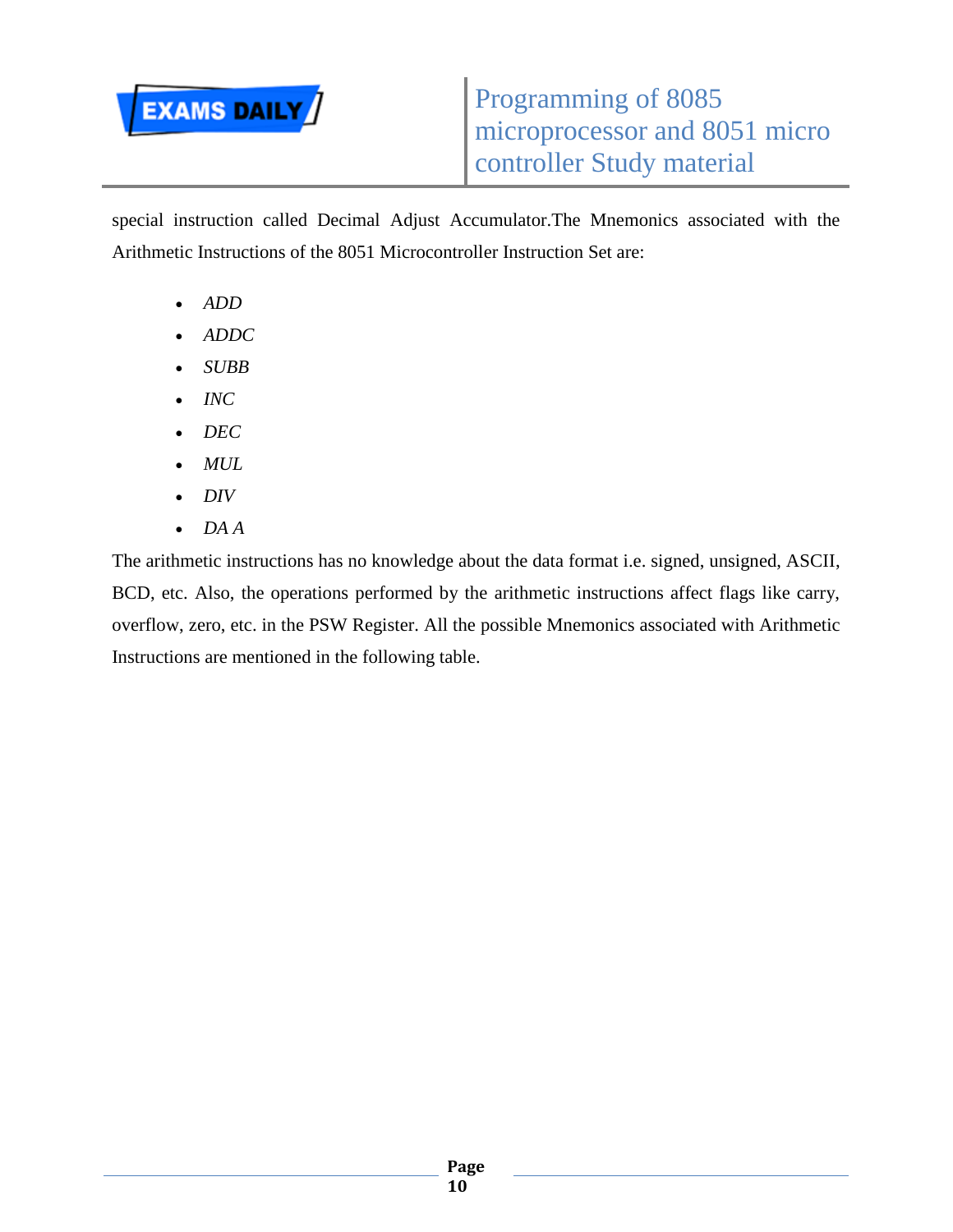

| Mnemonic    | <b>Instruction</b> | Description                                                                                         | <b>Addressing Mode</b> | # of Bytes                    | # of Cycles    |
|-------------|--------------------|-----------------------------------------------------------------------------------------------------|------------------------|-------------------------------|----------------|
| <b>ADD</b>  | A. #Data           | $A \leftarrow A + Data$                                                                             | Immediate              | $\overline{2}$                | $\mathbf{1}$   |
|             | A. Rn              | $A \leftarrow A + Rn$                                                                               | Register               | $\bf{1}$                      | $\,1$          |
|             | A. Direct          | $A \leftarrow A + (Direct)$                                                                         | Direct                 | $\overline{2}$                | $\bf{l}$       |
|             | A. @Ri             | $A \leftarrow A + @Ri$                                                                              | Indirect               | $\mathbf{1}$                  | $\mathbf{1}$   |
|             |                    |                                                                                                     |                        |                               |                |
| ADDC        | A, #Data           | $A \leftarrow A + Data + C$                                                                         | Immediate              | $\overline{c}$                | $\mathbf{1}$   |
|             | A. Rn              | $A \leftarrow A + Rn + C$                                                                           | Register               | $\overline{1}$                | $\bf{l}$       |
|             | A. Direct          | $A \leftarrow A + (Direct) + C$                                                                     | Direct                 | $\overline{\mathbf{c}}$       | $\bf 1$        |
|             | A, @Ri             | $A \leftarrow A + \widehat{a}Ri + C$                                                                | Indirect               | $\mathbf{1}$                  | $\mathbf{1}$   |
| <b>SUBB</b> | A. #Data           | $A \leftarrow A - Data - C$                                                                         | Immediate              | $\overline{\mathbf{c}}$       | $\mathbf{1}$   |
|             | A.Rn               | $A \leftarrow A - Rn - C$                                                                           | Register               | $\,1$                         | $\mathbf{1}$   |
|             | A. Direct          | $A \leftarrow A - (Direct) - C$                                                                     | Direct                 | $\overline{2}$                | $\mathbf{1}$   |
|             | $A$ , $@Ri$        | $A \leftarrow A - \widehat{\omega} Ri - C$                                                          | Indirect               | $\mathbf{1}$                  | $\mathbf{1}$   |
| <b>MUL</b>  | AB                 | Multiply A with B<br>$(A \leftarrow$ Lower Byte of $A^*B$ and B<br>$\leftarrow$ Higher Byte of A*B) |                        | 1                             | $\overline{4}$ |
| <b>DIV</b>  | AB                 | Divide A by B<br>$(A \leftarrow$ Quotient and B $\leftarrow$<br>Remainder)                          | E.                     | $\mathbf{1}$<br>FOTDONICS HER | $\overline{4}$ |
| DEC         | $\mathbf{A}$       | $A \leftarrow A - 1$                                                                                | Register               | $\,1$                         | $\mathbf{1}$   |
|             | Rn                 | $Rn \leftarrow Rn-1$                                                                                | Register               | $\mathbf{1}$                  | $\mathbf{1}$   |
|             | Direct             | (Direct) $\leftarrow$ (Direct) - 1                                                                  | Direct                 | $\overline{\mathbf{c}}$       | $\bf{l}$       |
|             | @Ri                | $@Ri \leftarrow @Ri-1$                                                                              | Indirect               | $\mathbf{1}$                  | $\mathbf{1}$   |
|             |                    |                                                                                                     |                        |                               |                |
| <b>INC</b>  | $\mathbf{A}$       | $A \leftarrow A + 1$                                                                                | Register               | $\mathbf{1}$                  | $\mathbf{1}$   |
|             | Rn                 | $Rn \leftarrow Rn + 1$                                                                              | Register               | $\mathbf{1}$                  | $\mathbf{1}$   |
|             | Direct             | (Direct) $\leftarrow$ (Direct) + 1                                                                  | Direct                 | $\overline{2}$                | $\mathbf{1}$   |
|             | @Ri                | $@Ri \leftarrow @Ri + 1$                                                                            | Indirect               | $\bf{l}$                      | $\mathbf{1}$   |
|             | <b>DPTR</b>        | $DPTR \leftarrow DPTR + 1$                                                                          | Register               | $\bf{1}$                      | $\overline{2}$ |
| DA          | $\mathbf{A}$       | Decimal Adjust Accumulator                                                                          | --                     | $\bf{l}$                      | $\,1$          |

# **Logical Instructions**

The next group of instructions are the Logical Instructions, which perform logical operations like AND, OR, XOR, NOT, Rotate, Clear and Swap. Logical Instruction are performed on Bytes of data on a bit-by-bit basis.

Mnemonics associated with Logical Instructions are as follows:

- *ANL*
- *ORL*
- *XRL*
- *CLR*
- *CPL*
- *RL*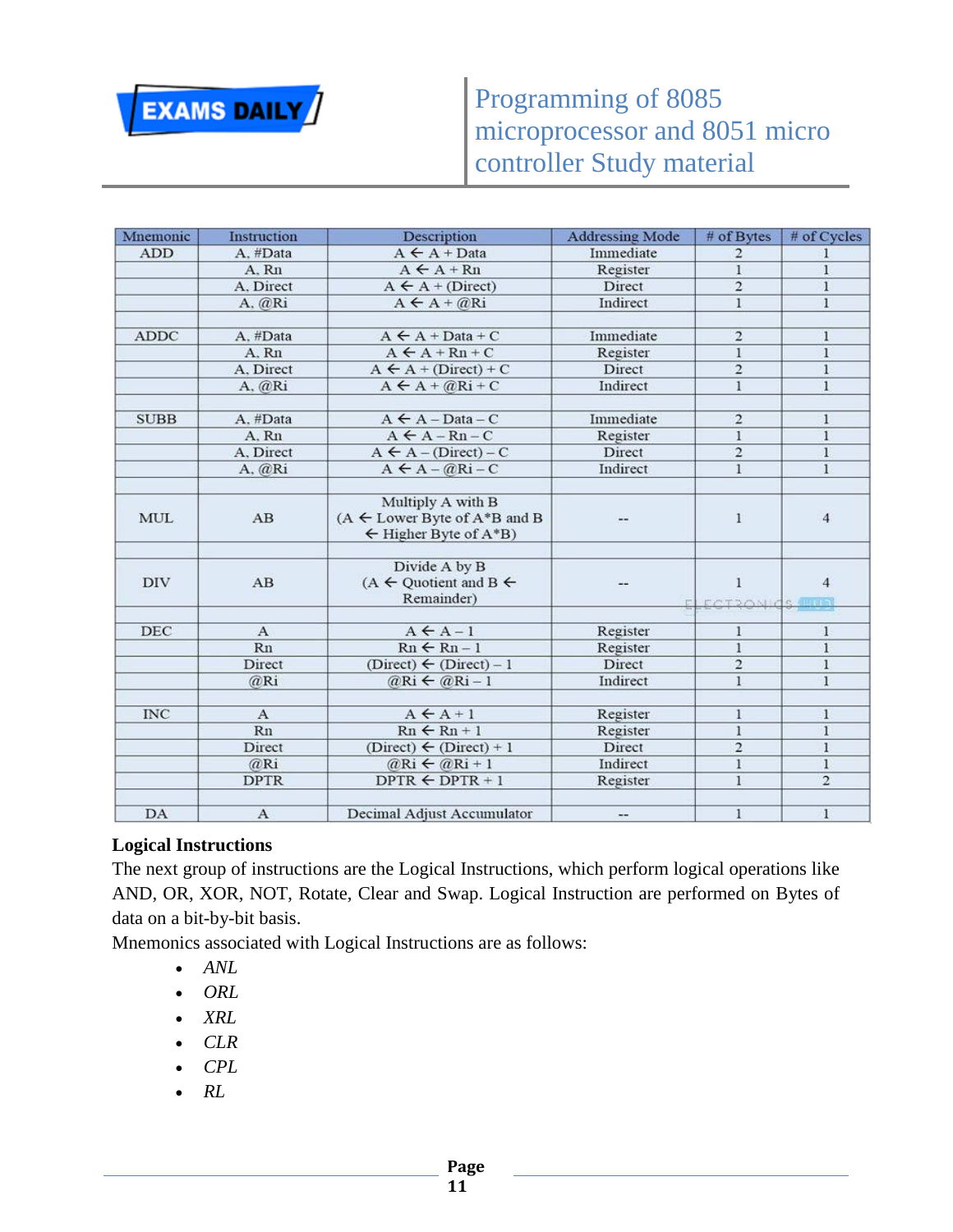

- *RLC*
- *RR*
- *RRC*
- *SWAP*

The following table shows all the possible Mnemonics of the Logical Instructions.

| Mnemonic    | Instruction   | Description                                      | <b>Addressing Mode</b> | # of Bytes              | # of Cycles    |
|-------------|---------------|--------------------------------------------------|------------------------|-------------------------|----------------|
| <b>ANL</b>  | A. #Data      | $A \leftarrow A$ AND Data                        | Immediate              | $\overline{2}$          | 1              |
|             | A. Rn         | $A \leftarrow A AND Rn$                          | Register               | $\mathbf{1}$            | $\mathbf{1}$   |
|             | A. Direct     | $A \leftarrow A AND (Direct)$                    | Direct                 | $\overline{2}$          | $\mathbf{1}$   |
|             | A. @Ri        | $A \leftarrow A AND @Ri$                         | Indirect               | $\mathbf{1}$            | $\mathbf{I}$   |
|             | Direct, A     | (Direct) ← (Direct) AND A                        | Direct                 | $\overline{2}$          | $\mathbf{1}$   |
|             | Direct, #Data | (Direct) $\leftarrow$ (Direct) AND #Data         | Direct                 | $\overline{3}$          | $\overline{2}$ |
| ORL         | A. #Data      | $A \leftarrow A$ OR Data                         | Immediate              | $\overline{2}$          | 1              |
|             | A. Rn         | $A \leftarrow A \text{ OR } Rn$                  | Register               | 1                       | $\overline{1}$ |
|             | A. Direct     | $A \leftarrow A \text{ OR } (Direct)$            | Direct                 | $\overline{2}$          | $\mathbf{I}$   |
|             | A. @Ri        | $A \leftarrow A \text{ OR } \widehat{\omega}$ Ri | Indirect               | $\mathbf{1}$            | $\mathbf{1}$   |
|             | Direct, A     | (Direct) $\leftarrow$ (Direct) OR A              | Direct                 | $\overline{2}$          | $\mathbf{1}$   |
|             | Direct, #Data | (Direct) $\leftarrow$ (Direct) OR #Data          | Direct                 | 3                       | $\overline{2}$ |
| <b>XRL</b>  | A. #Data      | $A \leftarrow A$ XRL Data                        | Immediate              | $\overline{2}$          | $\mathbf{1}$   |
|             | A. Rn         | $A \leftarrow A XRL Rn$                          | Register               | $\mathbf{1}$            | $\bf{l}$       |
|             | A. Direct     | $A \leftarrow A XRL$ (Direct)                    | Direct                 | $\overline{\mathbf{2}}$ | $\mathbf{1}$   |
|             | A. @Ri        | $A \leftarrow A XRL$ @Ri                         | Indirect               | $\mathbf{1}$            | $\overline{1}$ |
|             | Direct, A     | (Direct) $\leftarrow$ (Direct) XRL A             | Direct                 | $\overline{2}$          | $\mathbf{I}$   |
|             | Direct, #Data | (Direct) $\leftarrow$ (Direct) XRL #Data         | Direct                 | 3                       | $\overline{2}$ |
| <b>CLR</b>  | $\mathbf{A}$  | $A \leftarrow 00H$                               | --                     | $\mathbf{1}$            | $\mathbf{I}$   |
| <b>CPL</b>  | $\mathbf{A}$  | $A \leftarrow A$                                 | --                     | $\mathbf{1}$            | $\mathbf{1}$   |
|             |               |                                                  |                        | LECTRONICS HUS          |                |
| RL          | $\mathbf{A}$  | Rotate ACC Left                                  | $\frac{1}{2}$          | 1                       | 1              |
| <b>RLC</b>  | $\mathbf{A}$  | Rotate ACC Left through Carry                    | --                     | $\mathbf{1}$            | $\mathbf{1}$   |
| <b>RR</b>   | $\mathbf{A}$  | Rotate ACC Right                                 | --                     | $\mathbf{1}$            | $\mathbf{I}$   |
| <b>RRC</b>  | $\mathbf{A}$  | Rotate ACC Right through Carry                   | --                     | 1                       | $\mathbf{1}$   |
| <b>SWAP</b> | $\mathbf{A}$  | Swap Nibbles within ACC                          | $-1$                   | $\mathbf{1}$            | $\mathbf{1}$   |

#### **Boolean or Bit Manipulation Instructions**

As the name suggests, Boolean or Bit Manipulation Instructions will deal with bit variables. We know that there is a special bit-addressable area in the RAM and some of the Special Function Registers (SFRs) are also bit addressable.

The Mnemonics corresponding to the Boolean or Bit Manipulation instructions are: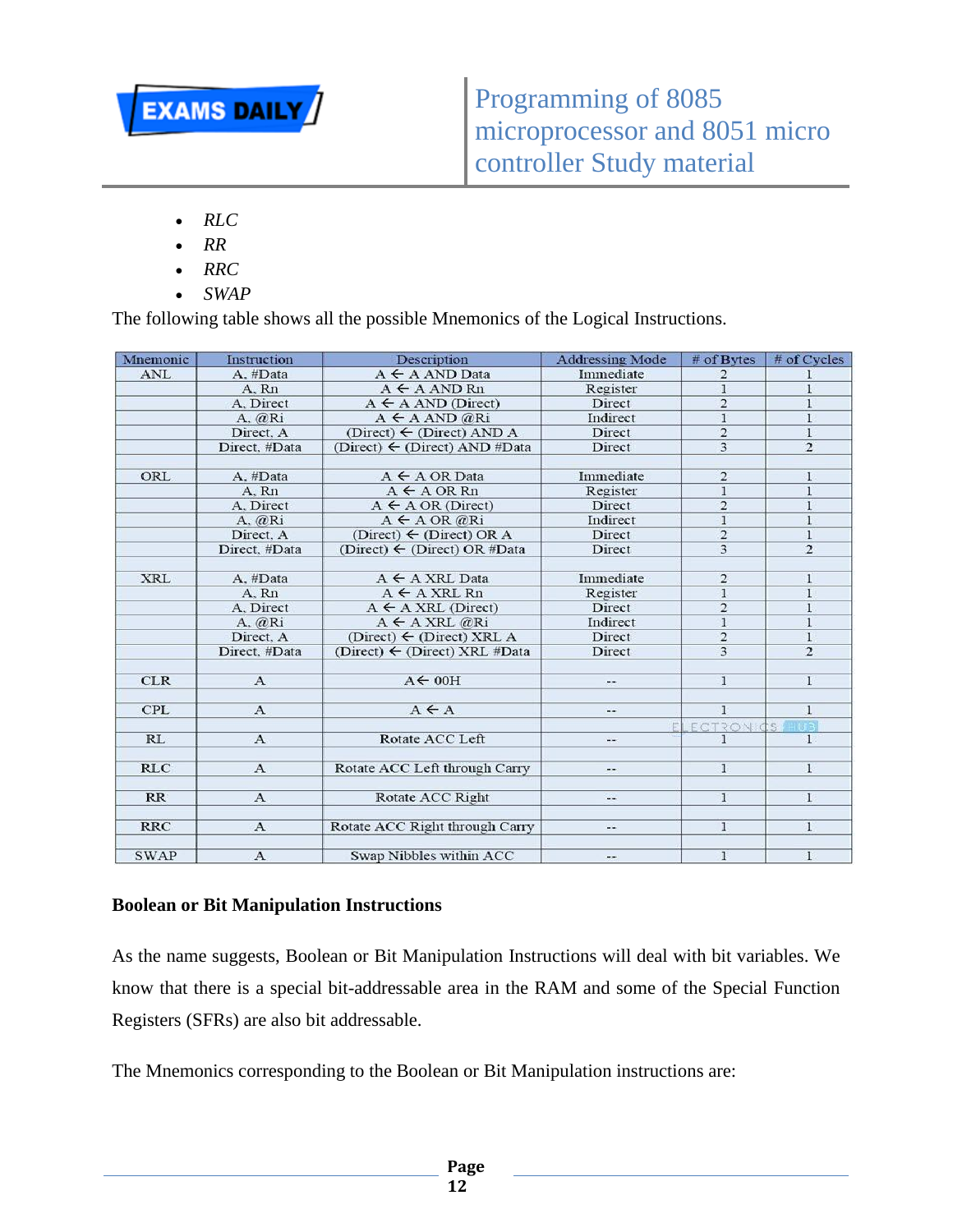

- *CLR*
- *SETB*
- *MOV*
- $\bullet$  *JC*
- *JNC*
- $\bullet$  *JB*
- *JNB*
- *JBC*
- *ANL*
- *ORL*
- *CPL*

These instructions can perform set, clear, and, or, complement etc. at bit level. All the possible mnemonics of the Boolean Instructions are specified in the following table.

| Mnemonic   | Instruction   | Description                                | $#$ of Bytes            | # of Cycles    |
|------------|---------------|--------------------------------------------|-------------------------|----------------|
| <b>CLR</b> | $\mathcal{C}$ | $C \leftarrow 0$ (C = Carry Bit)           |                         |                |
|            | Bit           | Bit $\leftarrow 0$ (Bit = Direct Bit)      | $\overline{c}$          | 1              |
|            |               |                                            |                         |                |
| <b>SET</b> | $\mathbf C$   | $C \leftarrow 1$                           | 1                       | 1              |
|            | Bit           | $Bit \leftarrow 1$                         | $\overline{2}$          | ı              |
|            |               |                                            |                         |                |
| <b>CPL</b> | $\mathbf C$   | $c \leftarrow \overline{c}$                | $\mathbf{1}$            | 1              |
|            | Bit           | $Bit \leftarrow Bit$                       | $\overline{2}$          | 1              |
|            |               |                                            |                         |                |
| <b>ANL</b> | C, /Bit       | $C \leftarrow C$ . Bit (AND)               | 2                       | $\mathbf{1}$   |
|            | C, Bit        | $C \leftarrow C$ . Bit (AND)               | $\overline{2}$          | 1              |
|            |               |                                            |                         |                |
| ORL        | C, /Bit       | $C \leftarrow C + \text{Bit } (OR)$        | $\overline{2}$          | $\mathbf{1}$   |
|            | C, Bit        | $C \leftarrow C + \text{Bit } (OR)$        | $\overline{2}$          | $\bf{l}$       |
|            |               |                                            |                         |                |
| <b>MOV</b> | C, Bit        | $C \leftarrow$ Bit                         | 2                       | 1              |
|            | Bit, C        | $Bit \leftarrow C$                         | $\overline{2}$          | $\overline{c}$ |
|            |               |                                            | <b>ELECTRONICS</b>      | - 10 a         |
| <b>JC</b>  | rel           | Jump is Carry $(C)$ is Set                 | $\mathbf{2}$            | $\overline{2}$ |
| JNC        | rel           | Jump is Carry (C) is Not Set               | $\overline{\mathbf{c}}$ | $\mathbf 2$    |
| JB.        | Bit, rel      | Jump is Direct Bit is Set                  | $\overline{\mathbf{3}}$ | $\overline{c}$ |
| <b>JNB</b> | Bit, rel      | Jump is Direct Bit is Not Set              | $\overline{\mathbf{3}}$ | $\overline{2}$ |
| <b>JBC</b> | Bit, rel      | Jump is Direct Bit is Set and<br>Clear Bit | 3                       | $\overline{2}$ |

**Program Branching Instructions**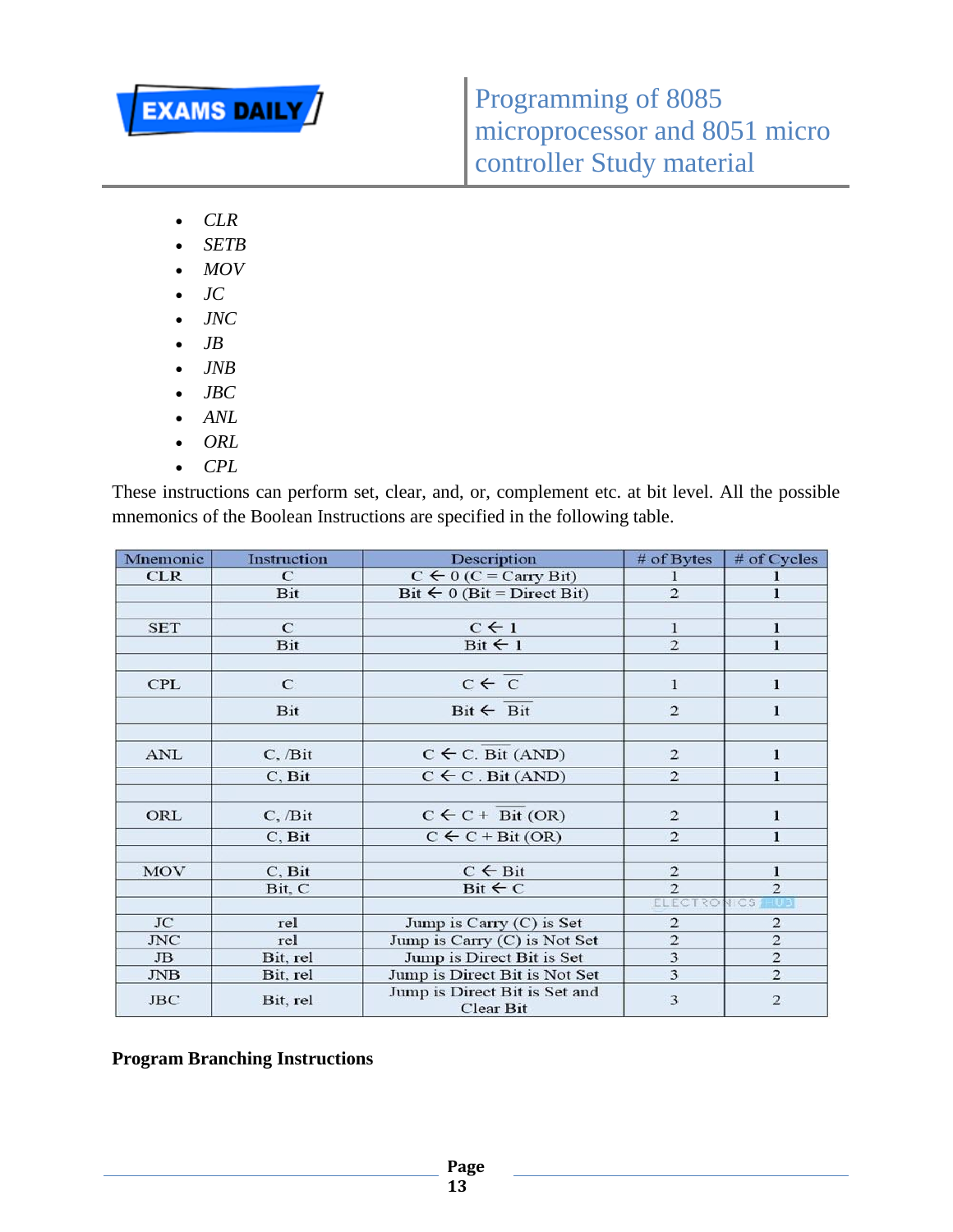

The last group of instructions in the 8051 Microcontroller Instruction Set are the Program Branching Instructions. These instructions control the flow of program logic. The mnemonics of the Program Branching Instructions are as follows.

- *LJMP*
- *AJMP*
- *SJMP*
- *JZ*
- *JNZ*
- *CJNE*
- *DJNZ*
- *NOP*
- *LCALL*
- *ACALL*
- *RET*
- *RETI*
- *JMP*

All these instructions, except the NOP (No Operation) affect the Program Counter (PC) in one way or other. Some of these instructions has decision making capability before transferring control to other part of the program.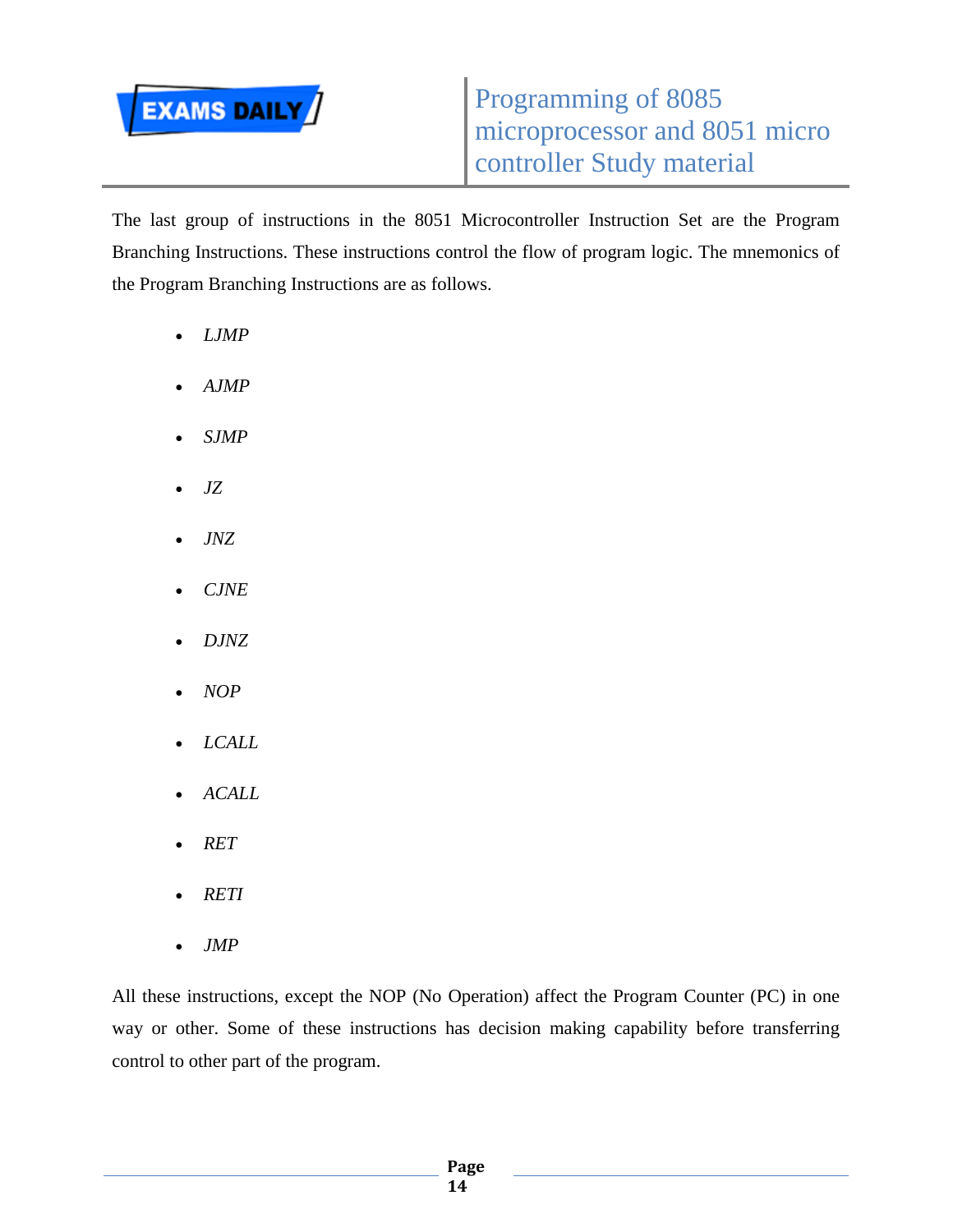

The following table shows all the mnemonics with respect to the program branching instructions.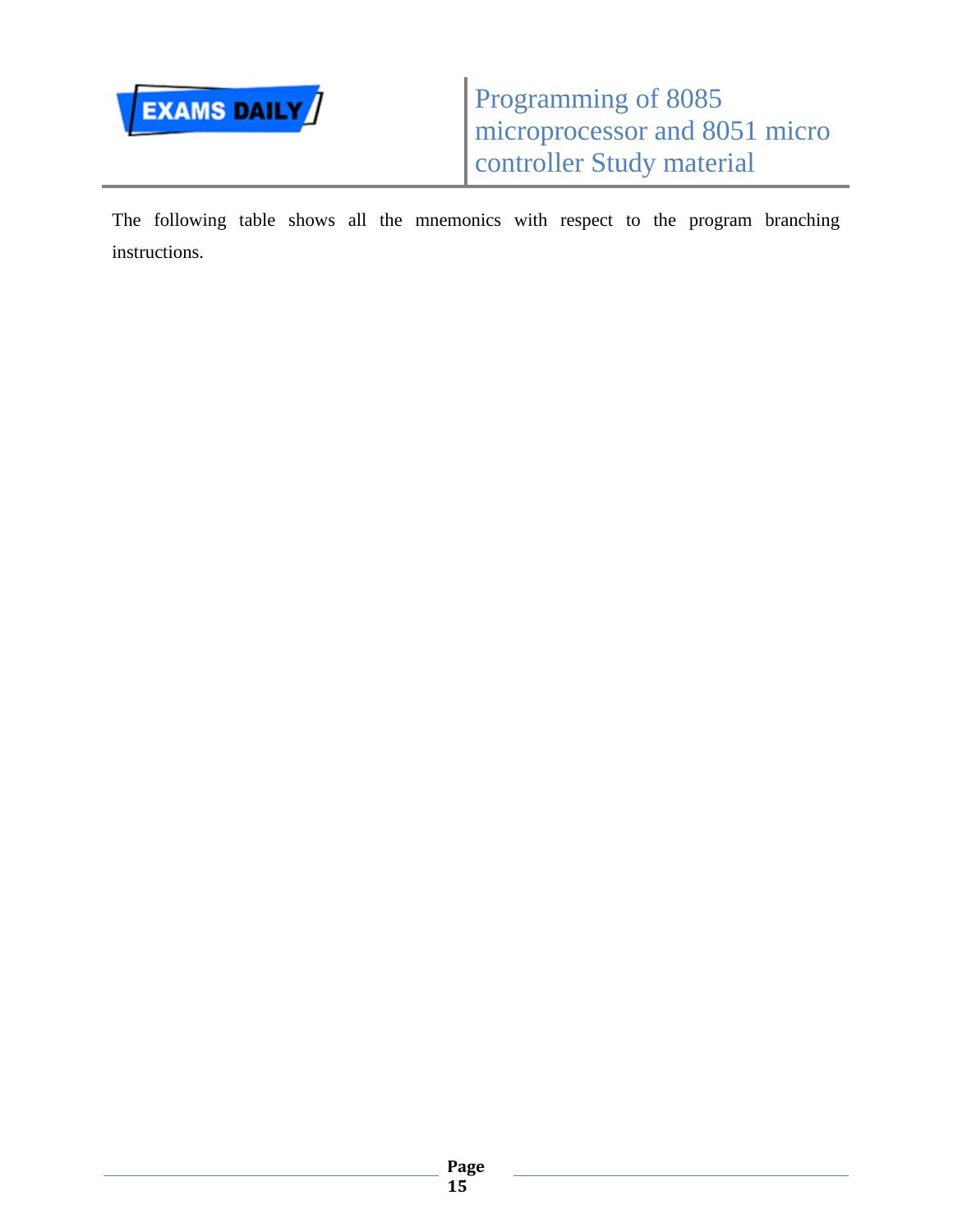

| Mnemonic     | Instruction     | Description                                                                                       | # of Bytes     | # of Cycles             |
|--------------|-----------------|---------------------------------------------------------------------------------------------------|----------------|-------------------------|
| <b>ACALL</b> | ADDR11          | Absolute Subroutine Call<br>$\overline{2}$<br>$PC + 2 \rightarrow (SP)$ ; ADDR11 $\rightarrow PC$ |                | $\overline{c}$          |
| <b>LCALL</b> | ADDR16          | Long Subroutine Call<br>$PC + 3 \rightarrow (SP)$ ; ADDR16 $\rightarrow PC$                       | $\overline{3}$ | $\overline{c}$          |
| <b>RET</b>   | --              | Return from Subroutine<br>$(SP) \rightarrow PC$                                                   | $\mathbf{1}$   | $\overline{2}$          |
| <b>RETI</b>  | --              | Return from Interrupt                                                                             | 1              | $\overline{2}$          |
| AJMP         | ADDR11          | Absolute Jump<br>$ADDR11 \rightarrow PC$                                                          | $\overline{2}$ | $\overline{c}$          |
| <b>LJMP</b>  | ADDR16          | Long Jump<br>ADDR16 $\rightarrow$ PC                                                              | 3              | $\overline{2}$          |
| <b>SJMP</b>  | rel             | Short Jump<br>$PC + 2 + rel \rightarrow PC$                                                       | $\overline{2}$ | $\sqrt{2}$              |
| JMP          | $@A + DPTR$     | $A + DPTR \rightarrow PC$                                                                         | $\mathbf{1}$   | $\overline{2}$          |
| JZ           | rel             | If $A=0$ , Jump to $PC + rel$                                                                     | $\overline{2}$ | $\overline{c}$          |
| <b>JNZ</b>   | rel             | If $A \neq 0$ , Jump to PC + rel                                                                  |                |                         |
| <b>CJNE</b>  | A, Direct, rel  | Compare (Direct) with A. Jump<br>to $PC$ + rel if not equal                                       | 3              | $\overline{c}$          |
|              | A, #Data, rel   | Compare #Data with A. Jump to<br>$PC + rel$ if not equal                                          | $\overline{3}$ | $\overline{\mathbf{c}}$ |
|              | Rn, #Data, rel  | Compare #Data with Rn. Jump<br>to $PC$ + rel if not equal                                         | $\overline{3}$ | $\overline{c}$          |
|              | @Ri, #Data, rel | Compare #Data with $@Ri$ . Jump<br>to $PC$ + rel if not equal                                     | 3              | $\overline{2}$          |
|              |                 |                                                                                                   |                | ELECTRONICS HUB         |
| <b>DJNZ</b>  | Rn, rel         | Decrement Rn. Jump to $PC + rel$<br>if not zero                                                   | $\overline{c}$ | $\overline{c}$          |
|              | Direct, rel     | Decrement (Direct). Jump to PC<br>+ rel if not zero                                               | 3              | $\overline{c}$          |
| <b>NOP</b>   |                 | No Operation                                                                                      | $\mathbf{I}$   | 1                       |